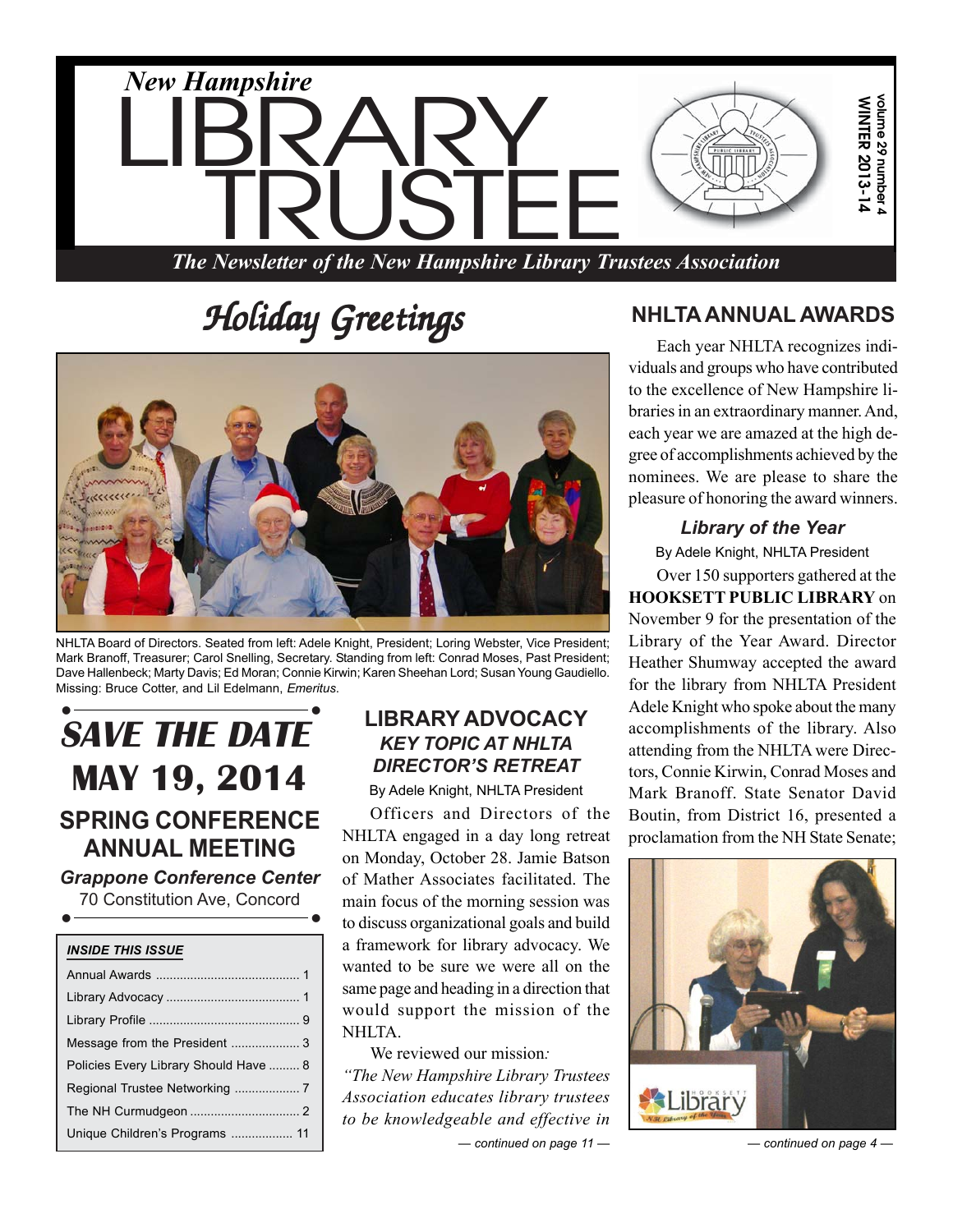# Advocacy 101

It seems like basics, but here goes. If you want to gain support for your library issues, budget, programs, expansion, etc. you need people to love their library and wish for it to prosper, right? So how do you do that, aside from offering wonderful programs, museum passes, and the books and other media that your townspeople crave? You get out and engage the Board of Selectmen and the town meeting voters, of course! Seems simple enough—but here's the rub: We're all busy, we work during the week, our kids need to get to sports practice, there are household chores, etc., etc. Well, if you consider the library issue important enough, you need to find a way.

#### *Some Suggestions*

- Get even busier—get involved in other town functions! Help with solutions to other town issues, share library concerns from time to time, and folks may be glad to help you too.
- If you're hoping to expand, get all the facts together, get to know all the players who will assist or hinder the process and help them to understand the issues. Be transparent. *LISTEN!* Get more facts where needed and share them.
- Divvy up your efforts among trustees so that each of you finds some area to help in moving forward. Set goals, review and revise them throughout the year.

#### *Public Relations*

- Provide a verbal quarterly report on library activities at Select Board meetings. Show trends that support your cause: increasing circulation, increasing patronage, increasing support for programs and how more space would improve what the library can offer and do.
- Conduct periodic surveys to establish what your patrons really want from their library. Be sure to encourage suggestions.
- $\bullet$  Conduct/lead a focus group to establish how best to implement the results of your survey. Identify the best one to three spokespersons for your library, and provide incentives for them to use their skills more broadly.

#### *Publicity*

 $\bullet$  Publish a newsletter of library happenings. This is an essential part of advocating for the library, and should be included in someone's job description.

- Get something interesting in the local paper at least once a month. Make it a fun read, maybe with pictures. Programs and schedules are essential information, but they should *support* your message, not *be* your message.
- Have an engaging, interesting web site with links to other related sites, and keep it fresh. Make sure your library web site is linked on the town website. Libraries either have a web site or it should be on their wish list.

#### *The Shakers and Movers*

- Get to know your selectmen personally. Invite them for a tour of the library, preferably a busy time, to see how busy and alive the library is. Meet, educate, involve and inform. Attend Select Board meetings; perhaps rotate among the trustees, director and staff. Show up at meetings several times a year, and make the library's contributions to the town and value to its patrons very clear. Ask them to announce special programs during the public input time.
- $\bullet$  Get to know your state representatives and enlist their support for library issues in general. Meet, educate, excite, involve and inform. Your NHLTA will alert you to library-related bills before the legislature. Your voice and vote are powerful tools at the local level.

#### *NHLTA*

And finally, add tools to your library advocacy tool box by attending NHLTA orientation programs, workshops, the annual conference, and regional networking meetings. Become a spokesperson in your town for everything library.

*The New Hampshire Curmudgeon*

**Adele Knight, President** Dublin • *a.knight@nhlta.org*

**Loring Webster, Vice-President** Brookline • *l.webster@nhlta.org*

**Carol Snelling, Secretary** Holderness • *c.snelling@nhlta.org*

**Mark Branoff, Treasurer** Windham • *m.branoff@nhlta.org*

**Conrad Moses, Past-President** East Kingston • *c.moses@nhlta.org*

# **BOARD OF DIRECTORS**

#### **Bruce Cotter** Stratham • *b.cotter@nhlta.org*

**Marty Davis** Claremont • *m.davis@nhlta.org*

**Susan Young Gaudiello** Barrington • *s.gaudiello@nhlta.org*

**David Hallenbeck** Amherst • *d.hallenbeck@nhlta.org*

**Constance Kirwin** Antrim • *c.kirwin@nhlta.org* **Karen Sheehan Lord** Manchester • *ks.lord@nhlta.org*

**Edward Moran** Bedford • *e.moran@nhlta.org*

**Lillian Edelmann**, *Emeritus Director* Bow • *l.edelmann@nhlta.org*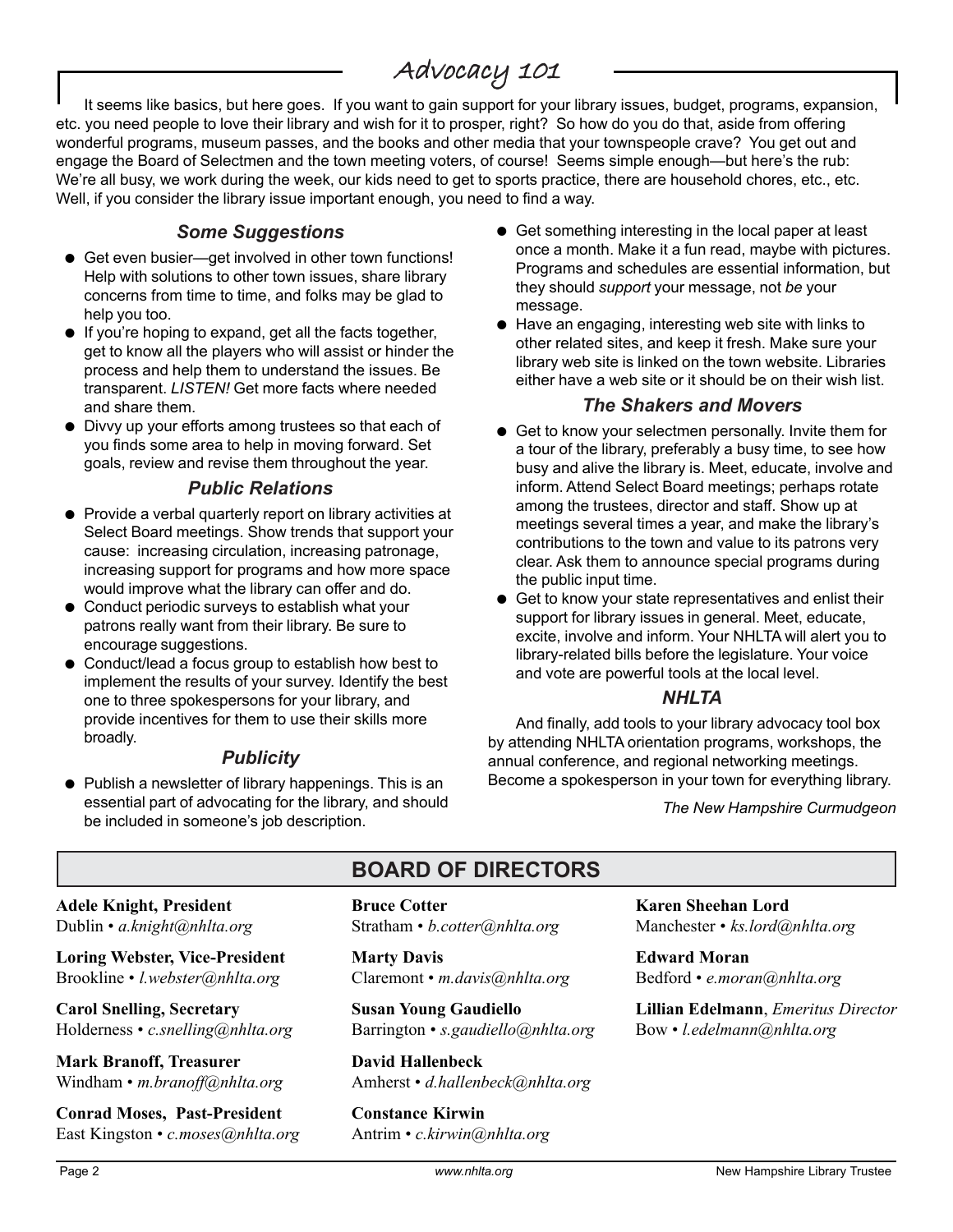

# **MESSAGE FROM THE PRESIDENT. . .**

#### *On behalf of the NHLTA Board of Directors, I wish you all a happy and successful New Year.*

As the New Year dawns, it is a time for both retrospection and envisioning the future. We don't really think in terms of New Year resolutions but we do ponder what we are doing that is working well and what we might do to be even more successful.

**Regional Networking** meetings, for example, continue to be popular but we would like to see them be more widely spread throughout the state. Currently active are the Greater Hooksett Area Trustees, Monadnock Area Trustees, the Carroll County Roundtable, Southegan Valley Area, and the Rockingham-Stratford Counties Trustees. A new group is being formed in the Seacoast region and will meet in January. There have been requests to get networking groups started in the West of the Merrimack and Libraries of the Upper Valley regions. You do not have to be an NHLTA Director to host a gathering, so if you would like to set up a meeting but would like a little direction and a list of libraries in your region, please let us know. Regional gatherings are informal, an ideal venue to share ideas, ask questions and tour other libraries. Read all the networking news on page 7 and check out the calendar of events on the back page.

Speaking of our **newsletter**, please feel free to contribute photos and articles about your library events to share with other readers. If you are proficient with MSWord or MS Publisher and would like to help with production, let us know. We are also looking for assistance with other projects. We realize that it can be difficult for an already busy trustee or parent or breadwinner to commit to a long term stint as a director or a committee member. However you might find it easier to share your skills and talents on short term projects. We would like to keep your name on file should we suddenly need someone to fill in on a temporary basis or if we have a special "one-time" project. If you

would like to consider serving on one of the standing committees, do let us know that too.

**Orientations**, which are considered the most important tool to train trustees, are waning in attendance. We are not exactly sure why this is occurring so would welcome your ideas, comments and suggestions as to how we could reach you more effectively. We do plan to schedule an orientation sometime in April for newly elected trustees. Our Education Committee is also looking into the possibility of webinars and other means of getting information to you.

The **Annual Conference** has steadily been growing in attendance-so much so that we have had to decline registrations the past two years. That will not happen this next May. We have changed the venue so that more registrants can be accommodated. The Conference will be held on May 19, 2014 at the Grappone Center in Concord. Already in place is a great line-up of presenters, the parking is good and the food will be very tasty. Please look for the announcements and information in early spring.

A very important item on the NHLTA Board of Director's agenda is **Library Advocacy** which I have mentioned before and can now announce that it is coming to the forefront. Library Advocacy is becoming more and more important as libraries vie for resources and recognition as an essential service in their communities. The purpose of Library Advocacy is to educate the public and policy makers on the role and value of libraries and to get library worthiness in front of the voters and their representatives.

Actually anything you do to promote your library is a form of advocacy. As one example, there have been four NHLTA Annual Awards presented this fall. Every time one of these presentation ceremonies takes place, the public takes note. And so it should, the NHLTA presents these awards to honor and recognize the individuals and groups that are so dedicated and work so hard to serve their public. When the individual libraries host the award presentations and invite their town selectmen, district representative and senators as well as their patrons and townspeople it widens the base of support. Read about these well-deserved awards on page 1.

Every time a library partners with another organization, reaches out to young children, teens or seniors, or offers a class to teach the basics of the latest technology, its visibility is increased. On page 1 please note the article about the recent retreat undertaken by the NHLTA Board of Directors. We talked about Advocacy and plan to roll out a program that will help all libraries to better advocate for libraries in their communities. Our NHLTA Curmudgeon (page 2) lists many other action steps that trustees and library staff can take that will make a difference in the public's view of libraries.

**Technology** continues to be an important tool for dispensing and obtaining information. We have been pleased with responses to our on-line surveys and ASK US on the NHLTA website. And, did you know that there are many presentations from past conferences that have been taped and are available on the website? Keep tuned for more developments by our "techies". We would like to see more participation in the NHLTA LISTSERV. To date, the NHLTA comprises 1,019 members representing 204 libraries. Considering that there are approximately 1,200 trustees throughout the state, it is a significant number. Yet, only 25% of the membership has logged onto the LISTSERV which is a valuable means for connecting with other trustees. You can ask questions, answer questions, share policies or job descriptions and more. Subscribe at: *http://maillist2.nh.gov/mailman/listinfo/ nhlta-l* or go to the website: *www.nhlta.org*.

We welcome any ideas you have to make the NHLTA an even stronger and more helpful organization this year.

Best wishes for the New Year.

Adele Knight *a.knight@nhlta.org*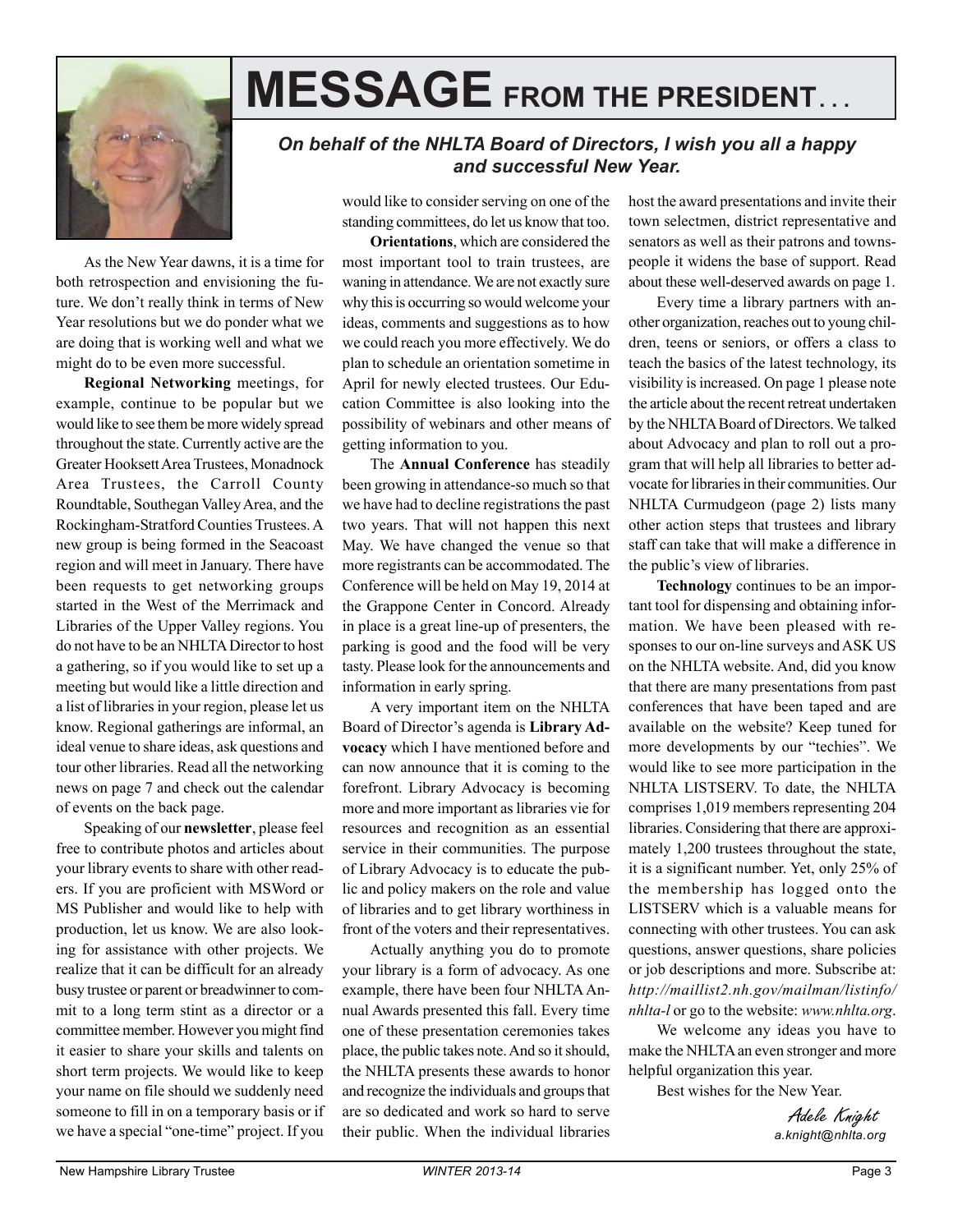State Representative Frank Kotowski presented proclamations from both Governor Hassan and the House of Representatives; James Sullivan, Chair of the Hooksett Town Council, presented a proclamation on behalf of the Town Council; and Dean Shankle, Town Administrator, paid compliments to both the Hooksett Library and the NHLTA. Many library patrons expressed why the library is special to them.

First mentioned by Knight in her presentation was the attractiveness of the building with its multi-colored walls, signage, the welcoming children's and teen's areas, the huge meeting room and the huge outside electronic programmable sign that lists many activities of the library. She then continued to note some of the compelling reasons why the NHLTA directors chose the Hooksett Public Library as the 2013 Library of the Year.

The library reaches far beyond its books and offers a host of programs that are tailored to meet the needs of the community. Over 102,000 people visited the library this past year. One supporter calls the Hooksett Public Library "The Heart of the Community."

A beyond-the-book approach has focused a lot of energy and resources to the development of services related to technology, which include on-line booking to meet the demand for reserving meeting space, a computer lab that is in constant use, iPads and Kindles that are available for patrons to try before they buy, and programs that help members explore different technology applications such as digital photography or basic internet skills.

Teens enjoy Goth Night, Teen Hobbit Night and the Fit Club (review of personal fitness and exercises). The library hosted a "Town Family Feud Night" where teams made up of town departments, civic organizations, and individuals competed for bragging rights while raising money for a local veteran's memorial restoration project. By the way, the library won! The Hooksett Library has also developed partnerships with other community organizations such as the Garden Club, the Historical Society and the Kiwanis Club. A partnership with the Kiwanis for their annual 5K race was called "Book It ToThe Library." The library is the designated heating and cooling station for the town as part of Emergency Preparedness. The library also hosts candidate forums to allow groups to present their views, debate with opponents and answer questions from the voters.

The Board of Trustees and the Library Director emphasized that the achievements are made possible because of the dedicated staff, the committed town administration and the supportive public. Director Heather Shumway and Trustee Chair Mary Farwell introduced the staff and lauded their

dedication and value to the running of the library. The NHLTA agrees. With all that it offers, the Hooksett Public Library has demonstrated that it is everything a modern library can be to serve its community. It is a center, a safe haven, a public resource, a technology hub and a place to get a really good book.

Here are some comments from the community: "The Hooksett Library is a very happy place to be." "This is because of the employees who are unequaled in their dedication, their enthusiasm and their approachability. They go out of their way to ensure that patrons receive excellent service with a smile." "The Hooksett Public Library has not only kept pace with all the traditional aspects of public library services across the nations, but has embraced all levels of technology available." "The Hooksett Library adds a tremendous sense of community to the town" and "It is my strong belief that you can tell a lot about a city or town by their library; and if that is the case, Hooksett is friendly, caring, entertaining and bright, and deserving of the New Hampshire Library Association's Library of the Year award."

#### *Library Director of the Year*

#### By Karen Sheehan Lord, NHLTA Director

A celebratory crowd overflowed the Wilmot Public Library on September 28th. Friends, family and colleagues gathered to honor Library Director **ROSANNA DUDE** with a standing ovation as she was presented with the NHLTA's Library Director of the year award. NHLTA President Adele Knight presented the award assisted by Board Member Connie Kirwin.



Photo courtesy of Carol Weatherbee, Wilmot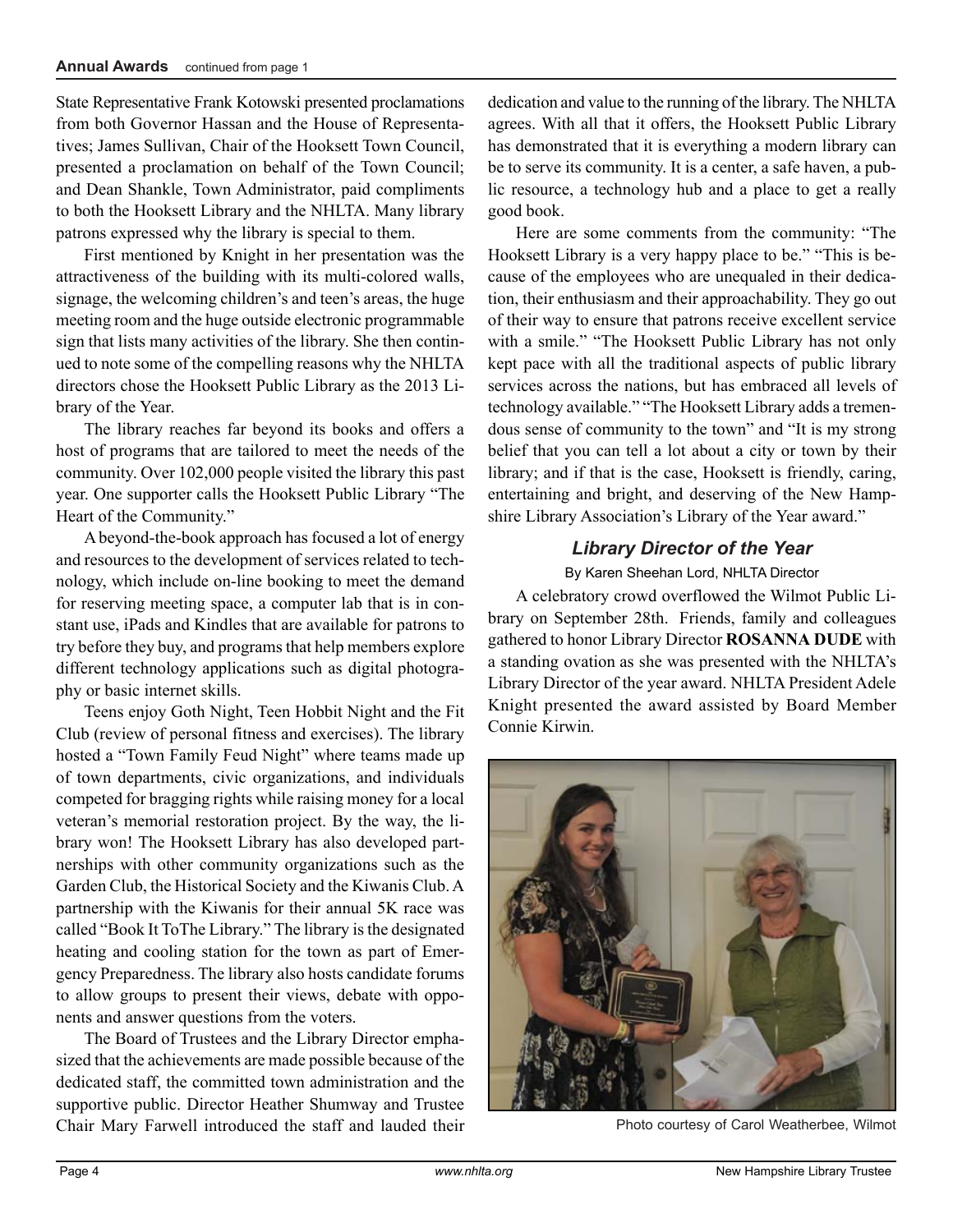The nomination packet, six pages long, complete with photos submitted by the Wilmot Library Board of Trustees, was replete with examples of the many outstanding contributions Rosanna has made during her tenure as Library Director. During the past four years the number of library patrons has doubled in this town with a population of only 1,400 residents due in large part to Rosanna's efforts. Trustees took care to note that Rosanna is the only paid staff member but due to her organizational skills and creativity she seems to do the work of two people.

Among the many examples of these leadership skills and creativity are the following. She joined with the Kearsage Regional School District Enrichment department to initiate a variety of library activities for children in grades K-2. Rosanna received a Rotary Grant which she used for children's programming and another grant for technology improvements. These technology advances under her direction include the reorganization of the Wilmot Library website which she regularly refreshes and improves. Rosanna also sends out a monthly e-newsletter which now has over 300 subscribers. With the help of a patron's committee, she chooses and schedules monthly evening programs on a variety of topics. Attendance at these programs has increased 135% over the previous year. She has also established a Family History Corner in the library which makes available local histories as well as housing a collection of town reports.

Summer reading programs, monthly book groups, adult technology "playgroups" and adult crafts events are among the many ongoing activities which Rosanna has initiated. Additionally, she has reached out to the community by helping to organize the WOW program, a collaborative effort which helped unite Wilmot non-profits. In addition to her service in the library, Rosanna also serves as a board member on two of these non-profits.

These contributions and her numerous other endeavors for the Wilmot Public Library more than qualify Rosanna Dude for this honor. WPL Chairman of the Board of Trustees, Jackie Thompson says "The small town of Wilmot …may not have a mall or outlet stores, but it does have Rosanna Dude and that makes it special. … We hope she remains ours forever."

# *Friends of the Library Award*

#### By Mark Branoff, NHLTA Director

The Board of Trustees of the George H. and Ella M. Rodgers Memorial Library unanimously nominated the **FRIENDS OF THE LIBRARY OF HUDSON** to receive the Sue Palmatier Award for Outstanding Support by a Friends of the Library Group. On Wednesday, October 16, NHLTA President Adele Knight traveled to Hudson, NH to present the award to the Hudson Friends at the Library's Board of Trustees meeting. NHLTA Treasurer Mark Branoff accompanied Knight to the presentation. Hudson Friends President Suzanne Richard accepted the award.



Photo courtesy of Suzanne Richard, Hudson

The Trustees write: During the past 34 years, the Friends of the Library of Hudson, NH have dedicated themselves to raising funds and developing community support for library expansion and service in Hudson. As advocates for library expansion, the Friends initiated town-wide campaigns, developed community surveys, and conducted phone campaigns prior to town deliberative sessions and town elections. They purchased advertisements in the local paper, and posted signs throughout town in support of the library expansion warrant articles. Members of the Friends enthusiastically served in leadership roles on the Library Building Committee for many years, and they appeared at town meetings to support library issues. After a private gift to the Library Trustees, which enabled the construction of a new library, the Friends donated \$25,000 for a Study-Tutoring Room in the new library. The Friends participated in the new library's groundbreaking ceremony and the June 2009 dedication ceremony.

In addition to the Hudson Friends' library expansion efforts, the Trustees identified numerous Friends' activities benefiting the library and the town. In the spring of 2013, the Friends underwrote the Rodgers Library acquisition of a telescope from the NH Astronomical Society, as part of the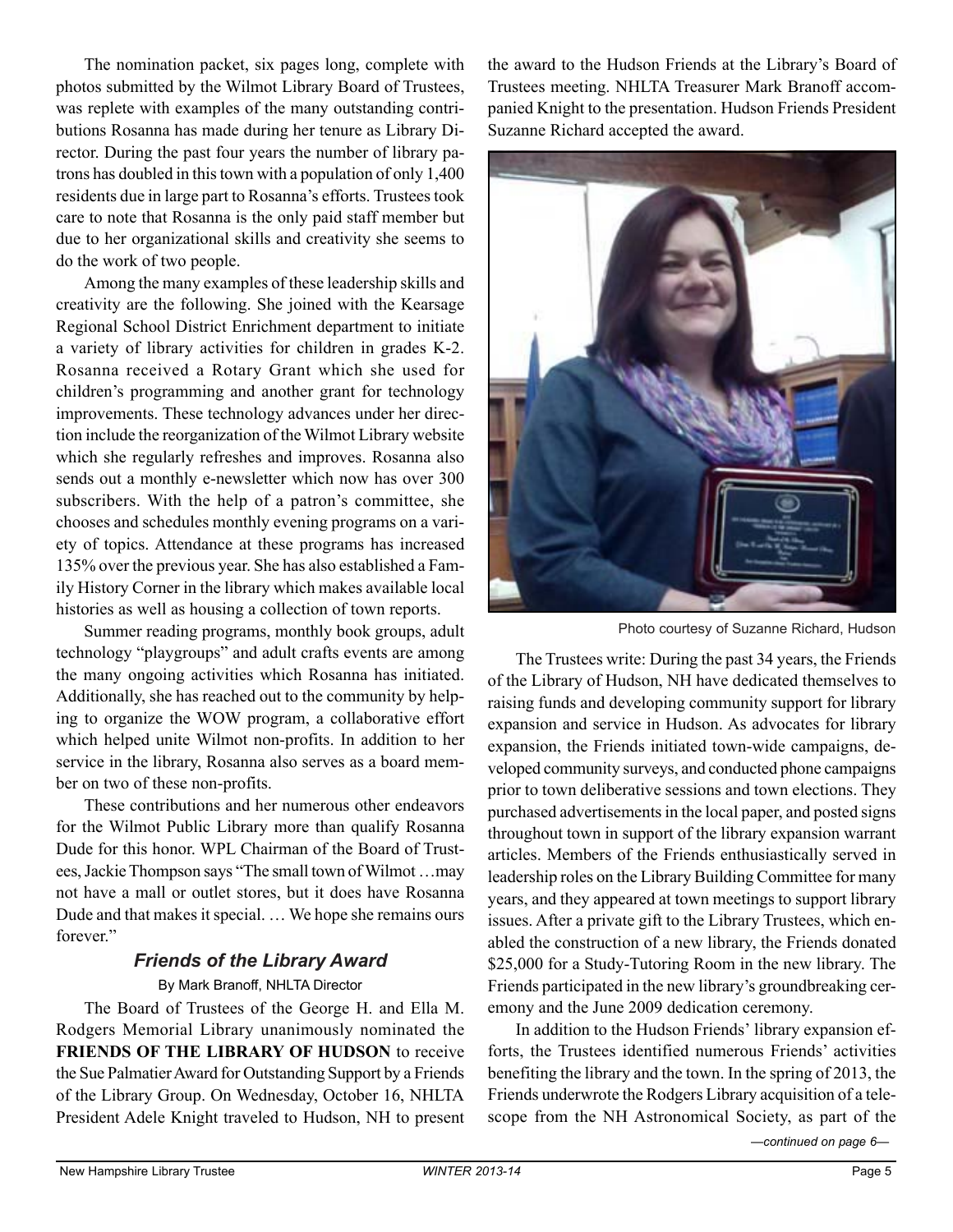Library's Telescope Program. The telescope will be used for library astronomy programs and for loan to library patrons.

The Friends continue to provide annual financial and volunteer support for the library programs "Photos with Santa", the Summer Reading Programs, Poetry Contest Prizes and movie licenses. They hosted the 98<sup>th</sup> and 100<sup>th</sup> Birthday Parties for the original Hills Memorial Library and sold library tote bags and sun-catchers featuring original artwork by a Friends' member. Their festive holiday decorations and outdoor beautification projects have brought smiles to patrons and staff alike. The Friends also held a Barnes and Noble Book Fair to raise funds for Children's Room books, toys and floor seating. During National Library Week, each staff member receives a staff recognition award and gift card from the Friends.

The Friends are involved in the community with their participation in Hudson's Harvest Fest, the Library Lawn Sale, the Greater Hudson Chamber of Commerce, and GFWC Christmas Craft Fairs. Each year since 2001, the Friends have awarded college scholarships to Hudson High School graduates. These scholarships honor Leonard Smith, one of the earliest supporters of library expansion in Hudson. Applicants are required to write a short essay describing how access to Hudson's school and town libraries has influenced their high school years. The scholarship winners are announced at the high school's annual honors presentation.

The Friends also operate Second Hand Prose, a used book sale held one Sunday monthly and one Thursday evening monthly, which provide a reliable funds source for library support activities. In the last year, the Friends provided more than \$5,000 in support with these funds. Recently, the Friends donated an early literacy learning station for the Children's Room, an art exhibit display system for the Community Room, and bean bag chairs for teen/young adult activities.

The Trustees conclude: The contributions of the Friends to the Rodgers Library and to the Hudson community have been responsive, proactive and consistent. The Hudson Friends are exceptionally worthy of recognition by the NHLTA.

#### *Trustee of the Year*

#### By Connie Kirwin, NHLTA Director

**PATTI OSGOOD**, chair of the Board of Trustees of the Tucker Free Library in Henniker, was awarded the Lillian Edelmann Trustee of the Year award on December 10 by NHLTA President Adele Knight. Despite the snowy weather friends, family, library staff, fellow trustees, and representatives from town government honored her at a reception at the library. A proclamation of her achievements from the



Photo courtesy of Lynn Piotrowicz, Tucker Free Library

Board of Selectmen was read by the Henniker Town Administrator Tom Yennerell. Fellow trustee Christine Putnam-Anderson read a nostalgic and humorous history of her longterm friendship with Patti on the Tucker Library board.

Patti has been on the board for thirteen years, serving as chairman since 2009. Despite the economic recession affecting towns in NH, Patty expertly navigated the library through many unusually difficult budget seasons. Faced with opposition, the trustees' budget passed each and every time due in great part to Patti's tenacious resolve. During her tenure, in addition to fighting for the library budget she has served as an excellent steward of the library building, supported and developed library staffing, and brought positive attention to the library through public relations activities. Patti has fostered the growth of library trust funds through her management of the investment process. She supported a plan to separate the Henniker Historical Society from the library and reconfigure that space to a much needed and well used media/computer center.

Patti has been a strong supporter of public libraries and proponent for services that have brought the Tucker Free Library into the  $21<sup>st</sup>$  century as the center of the community. Rarely does a week go by when she is not advocating for the library. Patti Osgood embodies all the qualities of an exemplary trustee, brings extraordinary determination and dedication to the elected office, and surpasses the criteria for the award of Trustee of the Year.

*—continued on page 10—*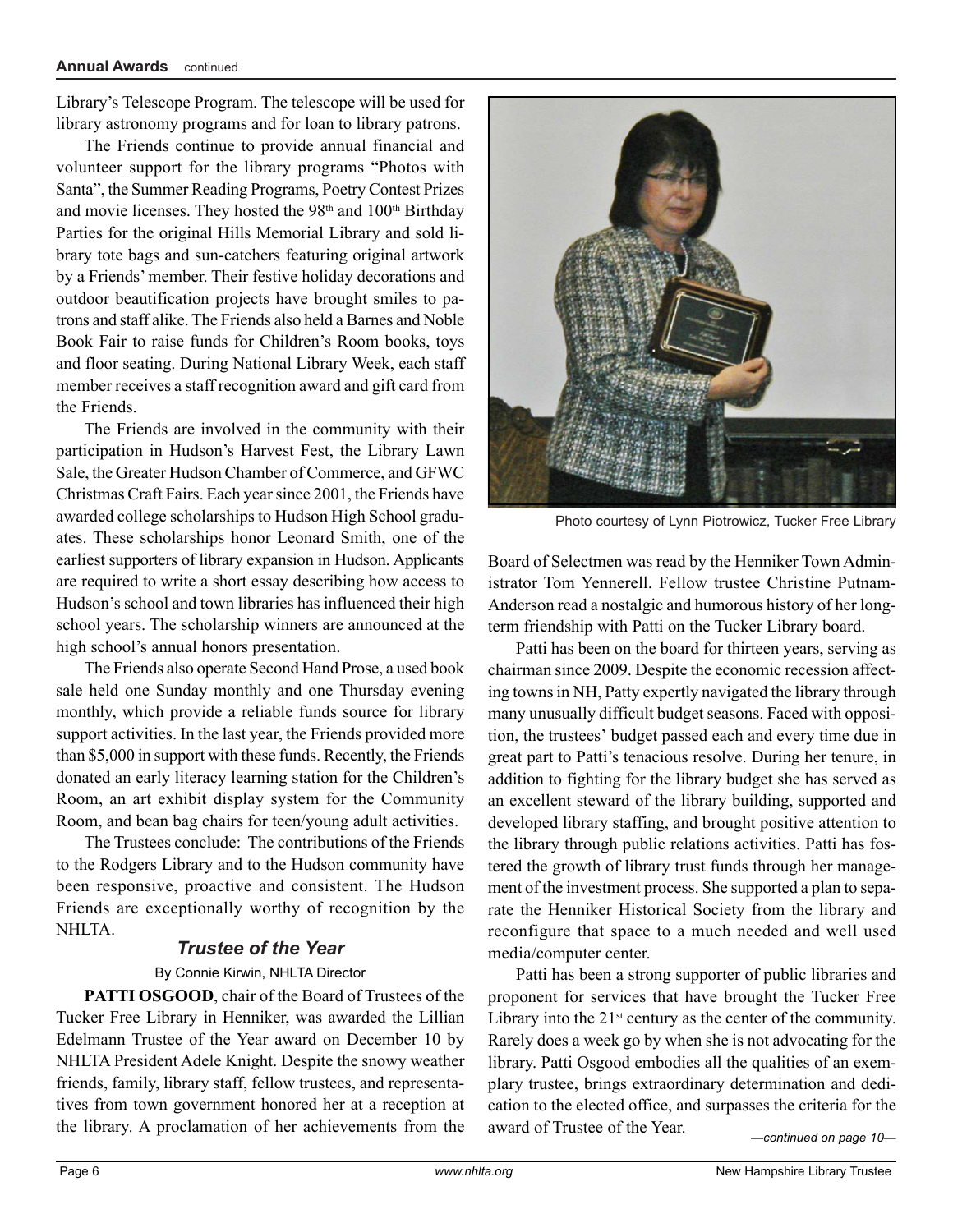*NHLTA encourages regional networking among trustees. If you need help organizing, contact a member of the NHLTA Board. We will also publish your meeting date/time/location in the newsletter and on the website (www.nhlta.org).*

#### *Carroll County Roundtable*

By Peter Stevens, Madison Town Library

The Carroll County Trustees met in September with nine attendees representing trustee boards from four libraries: Madison, Moultonborough, Ossipee, and Tamworth.

Topics discussed included the success of the Northern NH Library Cooperative with installation of the new Integrated Library system (KOHA). Also of interest was the discovery of the invaluable information found in the **NH Public Library Statistics** database on the State Library website. The information can be used to determine a library's strengths and weaknesses in comparison with other libraries in towns of similar size.

The group discussed the book *Strategic Planning For Results* by Sandra Nelson (ALA/PLA publication). Numerous examples were noted of new and successful library programs incorporated by other libraries. These included a music group, writers' group, magicians, poetry group, literary society, artwork, needlework, textiles, artifacts of the town, things for sale, and increased involvement with on-going community events.

The Carroll County Roundtable group is seeking a passionate trustee to organize future meetings.

#### *Greater Hooksett Trustee Gathering*

By Linda Kleinschmidt, Hooksett Public Library

The Hooksett Library Board of Trustees hosted a Regional Trustee Meeting recently. Trustees from the Boards of Auburn, Derry and Weare joined the Hooksett Board in a round table dialogue of mutual issues faced by Trustees. High on the discussion list was the upcoming budget cycle. All present were in agreement that they enjoy a good working relationship with their respective Budget Committees and Town Councils and that those relationships go a long way in gaining support of the needed funding for libraries.

An exchange of ideas followed on subjects including policies, book fairs, meeting rooms, adult, teen and children's programming, technology, health care and health insurance premium costs, job descriptions and pay equity.

These Regional Trustee Meetings are an important part of what Trustees are required to achieve for their libraries and the exchange is a way to share ideas and pose questions faced by all libraries.

Future meetings will be announced and members from any Board of Trustees are invited to attend.

#### *Rockingham–Strafford Counties Trustees*

By Susan Young Gaudiello, Barrington Public Library

The Rockingham/Strafford Trustees' roundtable met at the Chesley Memorial Library in Northwood on October 16. Trustees from Northwood, Barrington, Deerfield and Durham attended. Discussion focused on budget presentations, building plans (past experiences and future plans) and several policy matters.

The next meeting will be held after the holidays and will be hosted by the Durham Public Library trustees.

Trustees in the region also convened on November 13 for a construction walk-though at the expansion project underway at the Langdon Public Library in Newington. Trustees from Lee, Barrington, Sanbornville and Meredith joined the Newington trustees, the Langdon library director, their architect and the construction manager for an interesting tour of the old (1914) library and the addition that is expected to be open in March 2014.

#### *Seacoast Regional Networking*

By Conrad Moses, East Kingston Public Library

There will be a gathering of trustees from the Seacoast Region to be held Monday evening, January 13, 2014, from 6:00—8:00 p.m. The trustees of the Wiggin Memorial Library in Stratham will host the meeting. The Library is located at 10 Bunker Hill Avenue. Directions are available on their website: *http://library.strathamnh.gov*.

Budget preparations, library advocacy, as well as other timely topics should produce lively discussions. This is an informal gathering to share ideas, policies, practices, problems and solutions, successes and failures in an effort to learn from your peers.

If you would like more information please contact Conrad Moses at *c.moses@nhlta.org*.

### *Monadnock Area Trustees*

By Adele Knight, Dublin Public Library

The Monadnock Area Trustees met on October 25 at the Peterborough Town Library with sixteen trustees representing eleven libraries attending.

Ron McIntire from Peterborough conducted a short PowerPoint presentation which consisted of an introduction to the 1833 Society, an independent 501  $(C)(3)$  entity; an exploration of various approaches to library design, and a

*—continued on page 10—*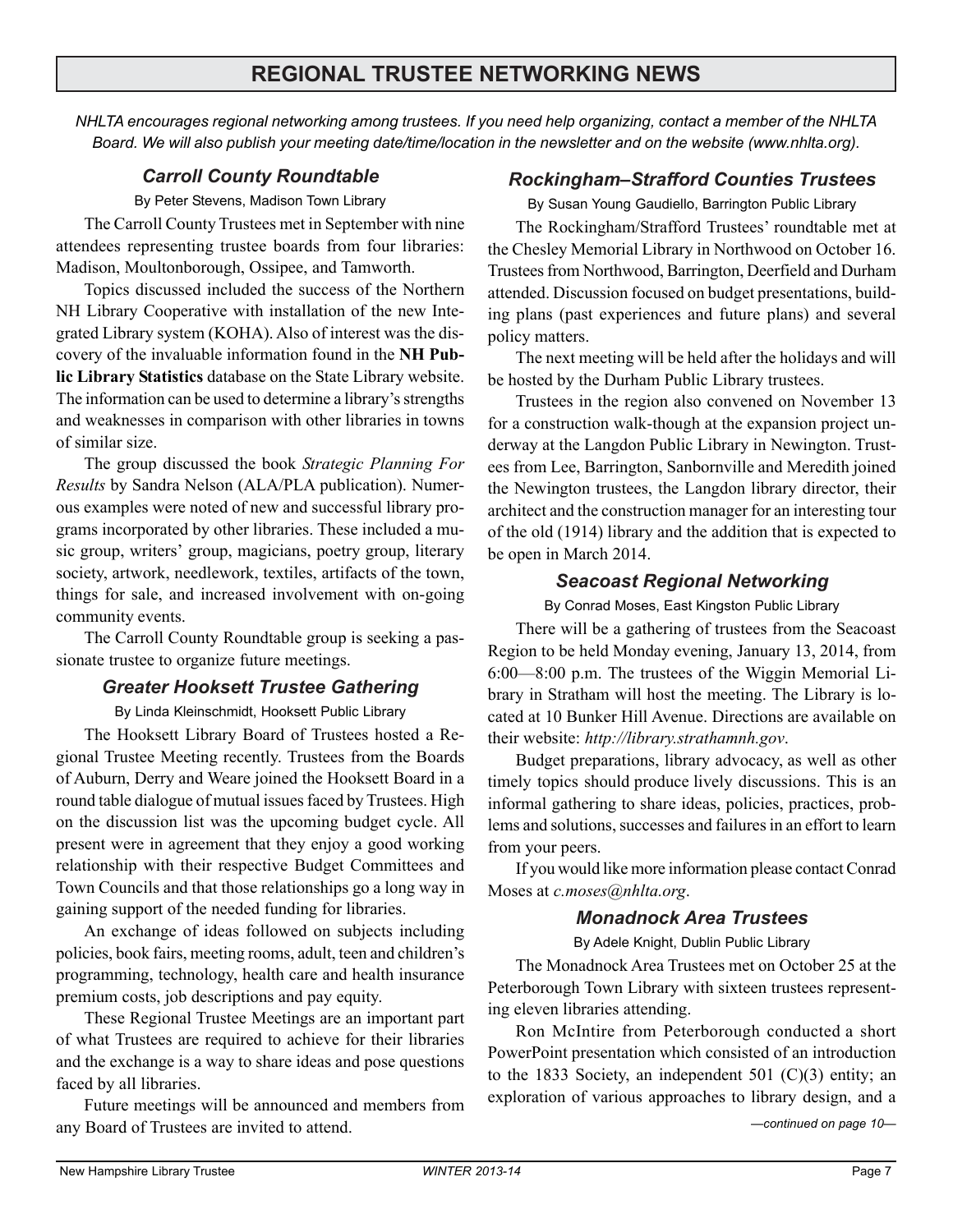# **SECURITY & SAFETY AND WEAPONS POLICY**

Thank you to the Barrington Public Library for sharing their Security & Safety and Weapons policy. This is a sample and should be tailored to fit your library. More policies are available on their website *www.barringtonlibrary.com*

The Barrington Public Library strives to maintain a safe and secure environment for its staff and patrons. In order to do so, the following rules shall be adhered to at all times:

• Panic buttons and cordless phones shall be accessible to staff from the circulation desk and the back office in case of an emergency.

• Proper lighting in the building and on the library grounds shall be kept on at all times.

• Shrubs and trees shall be maintained at reasonable heights so as not to provide any hiding spots around the library exits.

• All walkways and steps shall be shoveled and sanded regularly during the winter to provide usable alternate exits in case of emergency.

• The Town shall check fire alarms and extinguishers yearly.

• The library will have a first aid kit available in case of medical emergency.

• The library will have an AED unit for emergencies that is checked annually.

• All cleaning chemicals will be kept in locked cabinets in a non-public area.

• Child proof outlet covers will be used in all outlets which children can reach.

 $\bullet$  The building shall be checked nightly at close, including bathrooms, to ensure that all patrons are out of the building.

• The building will be locked and alarmed every night at closing and all windows will be closed and locked.

• All efforts should be made to have at least two staff members, or a staff member and a patron, leaving the library together at closing. Should a staff member stay late, the staff leaving should make sure the library doors are securely locked.

• Should a staff member encounter a belligerent patron, or someone who makes the staff member feel uncomfortable and threatened, they are encouraged to call the local police for assistance or use the panic button should the situation warrant it. Situations that warrant immediate police involvement include:

 $\Box$  If an individual physically harms another person, or threatens to do so;

 $\Box$  If an individual damages property, or threatens to do so;

 An individual is using or possesses illegal drugs or is drinking alcohol or is publicly intoxicated;

 $\Box$  An individual views or prints child pornography;

 $\Box$  An individual engages in an act of public indecency, which includes masturbation, fondling another person, intercourse of any kind, or public nudity. (Breast-feeding is NOT included in this definition.)

• The police should be notified of problem patrons even if the situation does not escalate to violence. This helps them to track people who may become problematic.

• Should a volatile patron leave the library, lock the doors and keep them locked until a police officer arrives to see to the situation

• A patron may be asked to leave the building if they verbally or physically threaten a staff member or other patron; should a patron refuse to leave, the police may be called to remove the person.

• A patron who has an episode that requires police involvement will be sent a follow up letter from the Board of Trustees, which may require them to have a police escort should they wish to use the premises again. The library also reserves the right to terminate a patron's right to enter the library should the problem persist.

#### $\bullet$  **Patron Appeal Procudure**

 Notice of Appeal. Revocation or denial of library privileges may be appealed if the individual files a written notice of appeal with the director within 10 days after receiving notice of the revocation or denial. Such notice shall be filed c/o Barrington Public Library, 105 Ramsdell Lane, Barrington NH 03825.

 $\Box$  Within 10 days of receipt of the notice of appeal the patron shall schedule a meeting with the director to resolve the issue of the library privileges being revoked or denied.

 $\Box$  If a resolution cannot be reached with the director, the individual may make a written request to the director, within 10 days of meeting with the director, asking that the matter be addressed by the Library Board at the monthly board meeting. The individual requesting the appeal may attend the board meeting and make a short presentation after which the board shall decide the matter. The determinations of the Library Board shall be final.

• When library personnel have a reasonable belief that a crime has been committed, they should make every effort to preserve any direct evidence of that crime and turn it over to the library director who shall consult counsel about divulging such information to law enforcement.

The following may be troublesome but are NOT reasons to call the police.

**1.** Violations of library policy such as cell phone use, eating, or talking in quiet areas

**2.** Abusive comments by library users that do not include threats of physical harm *—continued page 10—*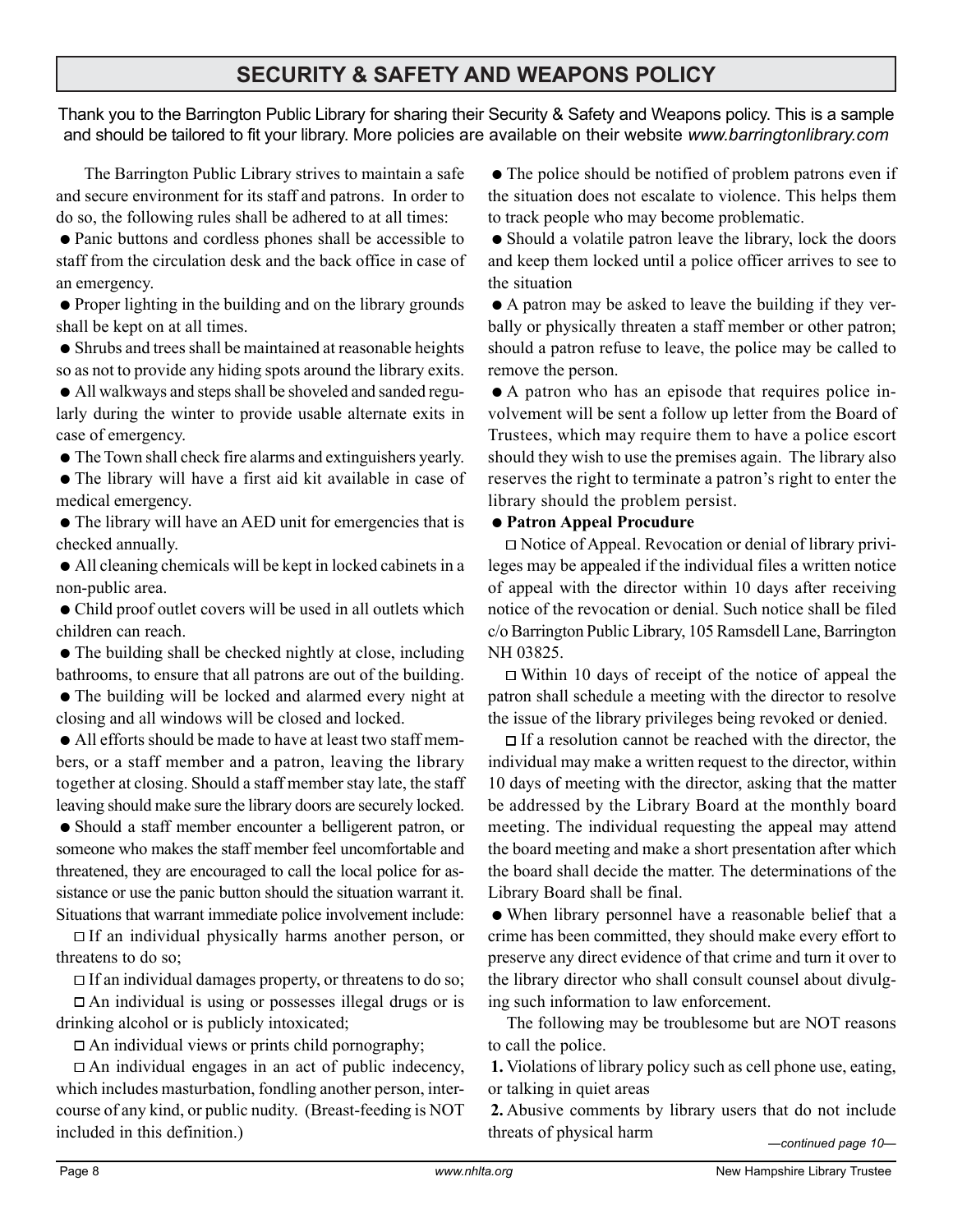# **LIBRARY PROFILE**

## **THE BAKER FREE LIBRARY: BOW**

By Lori Fisher, Library Director, and Karen Sheehan Lord, NHLTA Director

October 29, 2014 will mark the 100<sup>th</sup> anniversary of the dedication of the Baker Free Library in Bow. As with any entity that has survived 100 years, there are plenty of stories to tell that reflect past history, present struggles, and future hopes.

The first library in Bow was a subscription library, the Bow Social Library Society, incorporated in 1822. This Society allowed access to books and materials by individuals who paid an annual fee. In 1910, Bow resident the Honorable Henry M. Baker (former NH Senator and Congressman) spoke to the town selectmen about funding a new library that would be available to all residents. He offered an acre of his land on South Street, \$10,000 to be invested with the income to be used by the library, and his own personal book collection, in exchange for annual taxpayer support of the library. Residents approved his offer at a special Town Meeting in 1912, creating a five-member Library Board of Trustees to oversee the library and its operation. The library building was constructed in 1914, but sadly Baker passed away in 1913 and did not see his gift to Bow residents completed.

The Town of Bow included 700 residents in 1914. By 1960, the population doubled to 1,340 and library use skyrocketed. In preparation for a needed expansion of the library, 0.5 acres of land behind the original building was purchased in 1964. An addition was completed in 1967, doubling the size of the library in order to meet the needs of the town for the next 20 years.

The town's population exploded between 1970 and 1990, increasing to 5,500 people. The library building and collections were woefully inadequate for the needs of residents, and a new addition was planned. This project did not proceed as smoothly as the previous library building and renovation projects. The town of Bow does not have a town center, and is rather spread out geographically. In 1992, the town purchased 17 acres of land with the intent of constructing a town center, and some residents wanted to see the library moved to that location. While monies were being put aside for a 5,200 square foot addition and renovation to the original building, the library trustees researched the terms of Henry Baker's gift to the town to see if moving the library was feasible given the legal constraints of the donation and original library construction. It was determined that Henry Baker's original gift and subsequent will specified that the library building must be maintained as a library by the town. Over objections from some town residents, the library trustees pushed forward with renovation and addition plans for the original building. After a few years of setting aside monies





through town meeting votes, the library addition was built in 1999 and the library was re-dedicated in 2000.

Use of the Baker Free Library and its services has continued to increase between 2000 and the present. Total circulation has increased 43%, from 61,285 items in 2001 to 106,041 items in 2012. While the current population of 7,525 is the highest ever in the town, the demographics are changing from young families to individuals over 40 years of age. Given this demographic shift, coupled with a higher-thanaverage education level and per-capita income of Bow residents compared to NH residents, traditional library services and resources are no longer sufficient to meet the needs of Baker Free Library patrons. Constant solicitation of resident feedback and a focus on specific types of digital resources (such as the creation of a smart phone app) has helped the library remain relevant to a population that has the means to acquire technology and information from other mainstream sources. But above all, Bow residents love their library for the personal service and friendly atmosphere that is hard to find elsewhere. It is this combination of responsiveness to resident needs and consistent focus on excellent customer service that will affirm Baker Free Library's role as a vibrant resource in the Bow community for another 100 years.  $\Box$ 

**NHLTA's NEW ADDRESS 53 Regional Drive, Suite 1, Concord, NH 03301**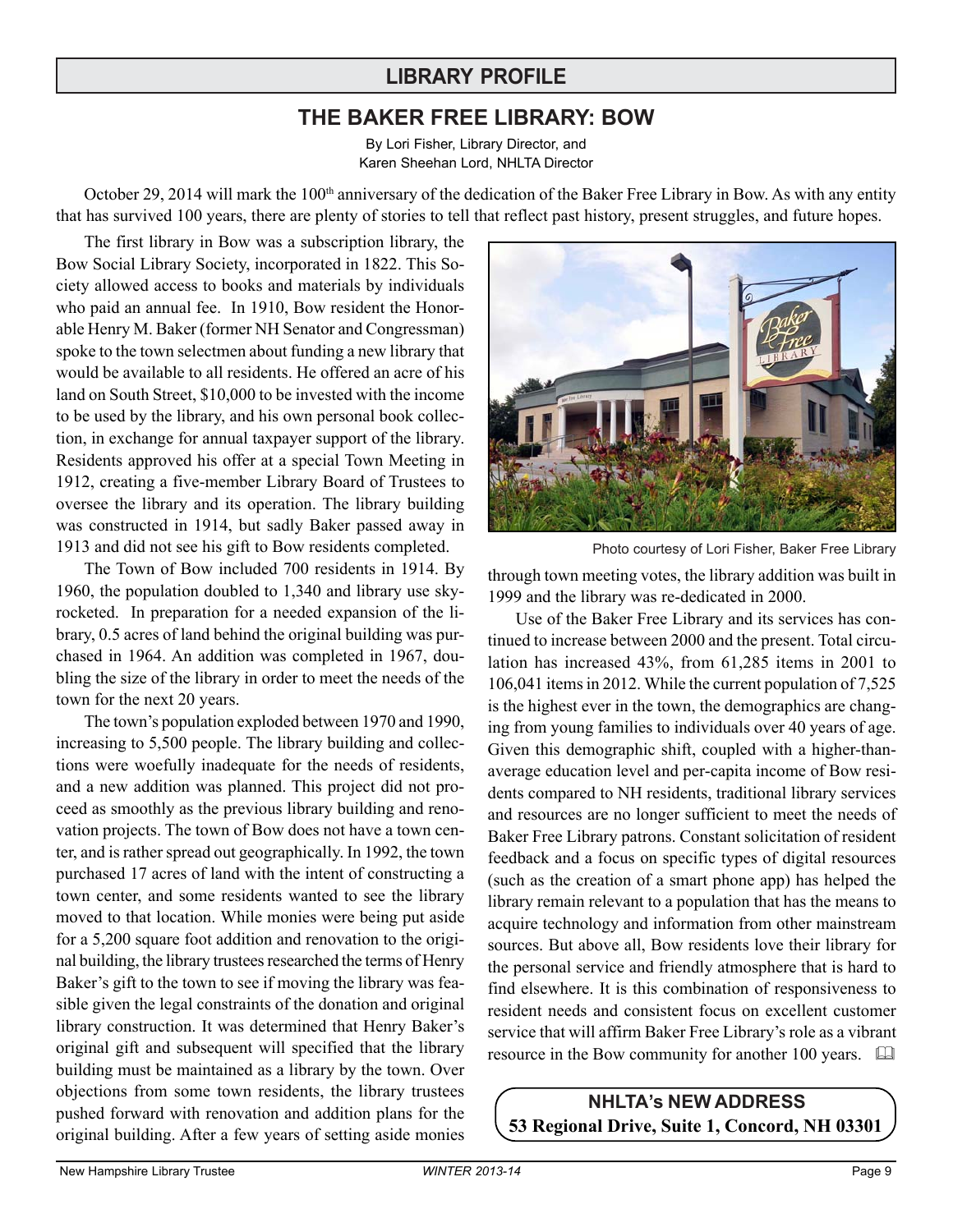summary of what the 1833 Society has accomplished this past year. The foundation was formed as the Peterborough Public Library Trustees realized that funding for a new library would most likely have to be raised privately. For more information on this subject, refer to Building a Library for the 21st Century in the NHLTA Spring 2013 newsletter.

Ron's presentation was followed by many questions from attendees who were looking to renovate or construct new libraries. Both Ron and David Weir, President of the 1833 Society, were very helpful.

The next meeting will be Friday, January 17 at noon in the Dublin Public Library, 1114 Main Street. If you are not on our contact list and would like to attend, please email *a.knight@nhlta.org*.

#### *Souhegan Valley Area Trustees*

By Robin Julian, Amherst Town Library

The Souhegan Valley Area Trustees met on October 8th at the Amherst Town Library. Eleven people from Greenfield, Wilton and Amherst attended. While not able to attend that evening, Milford was with us in spirit and answered some questions via email about their experience with space planning. Besides space planning, other library topics discussed were procedures for staff evaluations, wage scales, security in the library and library programs.

It was an entertaining and enlightening evening and the desire to hold another area meeting in the new year was expressed. No date or locale for a future meeting has been offered…yet! 

# **NHMA CONFERENCE 2013**

#### By Loring Webster, NHLTA Director

Nine members of NHLTA attended the NHMA (formally LGC) annual conference for municipalities. We cruised, schmoozed, networked and spread the library word for two days. Melissa Prefontaine delivered a rousing one hour workshop on our behalf entitled "The Town Official's Guide to the 21st Century Library."

We added many new contacts to our prospective sponsor list which helps to defer the cost of providing an exciting new annual NHLTA Conference year after year. We hope to have a variety of architect and construction management contractors in attendance in 2014 when we will have vendor tables for the first time.

Many *"Speak Up–Out–For Your Library"* buttons were distributed showing a continued interest in libraries. One attendee was even quoted as saying *"I love my library!"* 

**3.** Adults viewing sexually explicit materials that are NOT child pornography (our policy states we can ask them to leave, but it is not illegal, and not a police matter)

**4.** Homelessness or offensive bodily hygiene.

### **Weapons Policy**

It is recognized that the employees and patrons of the Library have the right to, and should be ensured, a working environment that is free of dangerous weapons that may jeopardize their health, safety, and welfare. This policy is enacted to protect, preserve and promote the health, safety, welfare and quality of life for the employees and patrons of the Library.

**1.** The library requests that no weapons, either concealed or visible, whether it is a handgun, rifle, shotgun, BB gun, pellet gun or any other type of firearm, or any knife with a blade length of 3 inches or more, be carried while within the library building. Even those who have permits to carry a concealed weapon are asked not to do so within the library.

**2.** Duly sworn Law Enforcement Officers of the State of New Hampshire, a County Sheriff, an officer of a municipal agency in New Hampshire or of a Federal Enforcement Agency, or, any other duly sworn Law Enforcement Officer, are exempt from this policy.

**3.** Whenever a person is seen carrying a weapon in the library and the staff or other patrons feel threatened or uncomfortable, the staff may report the situation to law enforcement so the police can determine the lawfulness of such weapons being carried.

*Revised and Approved 12-2013 Barrington Public Library Board of Trustees*

**Annual Awards** continued from page 6

# **DOROTHY M. LITTLE AWARD**

By Adele Knight, NHLTA President

**PETER E. MOORE** from Lincoln, New Hampshire, is the recipient of the Dorothy M. Little Award which is given to an individual who has been involved in library service and has demonstrated sustained, extraordinary public library advocacy and activism on a local, regional and state level. Peter has served the community as a library trustee, as a member of the Friends of the Library, as one of the leaders who worked to triple the size of the Lincoln Public Library, and as a selectman who made it his mission to ensure that the library was seen by the Board of Selectmen as a significant and essential service to the community. The award will be presented to Peter on Tuesday, February 4, 2014. More information about this prestigious award will be published in the NHLTA Spring 2014 newsletter.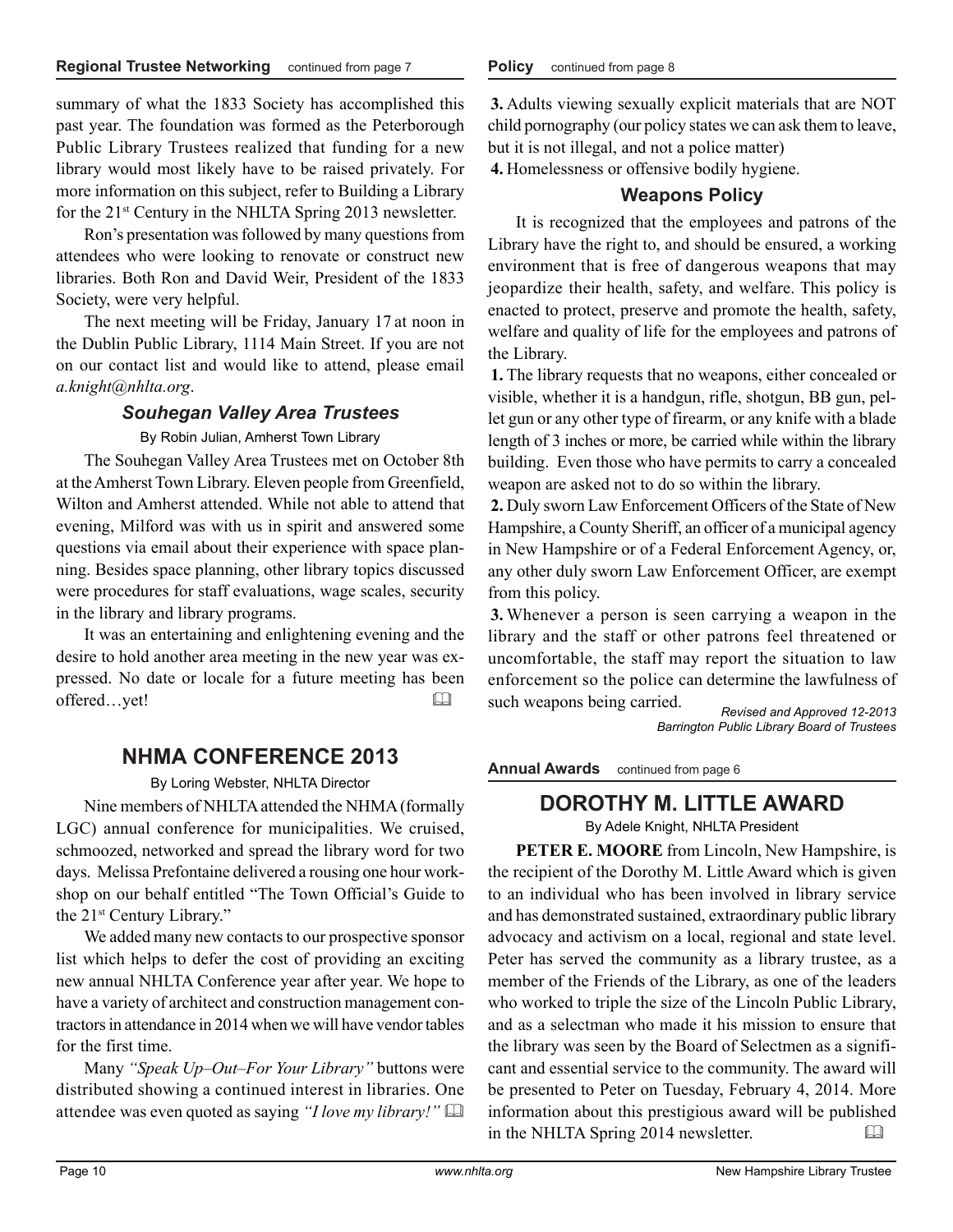#### *order to serve, improve and promote New Hampshire public libraries and promotes the right of free access to information for everyone.*"

We then clarified individual committee goals to be certain that they were congruent with the NHLTA mission. I will share them with you: The Executive Committee will engage the board in responding to current and emerging needs that will advance the mission and vision of the organization. The Technology Committee will help the NHLTA achieve its mission both through exploring and providing technologies that will serve libraries as their needs and activities evolve to meet the future. Online surveys will be utilized to learn more about the needs and interests of the communities. Our Finance Committee will track the cash reserve status of the NHLTA. An adequate cash reserve allows the NHLTA to operate normally if an unexpected event substantially reduces NHLTA's cash. To help support our mission financially, the Fundraising Committee plans to raise at least \$10,000 this next year through board contributions, sponsorships and grants. The Legislative Committee will continue to monitor the 2014 legislative session and will research issues affecting town and city libraries. They will explore how to work more effectively with other organizations and develop strategies on improving advocacy by local trustees. The Communication Committee will create a schedule for distribution for press releases of NHLTA news and activities, create an editorial calendar for the newsletter which is based on the NHLTA mission of providing educational materials to all trustees, and actively solicit memberships from non-member library trustee boards. The Governance Committee will review Policies and Procedures, By-laws, and the Board's Strategic Plan to be certain that they all reflect the mission of the organization.

A large segment of time was allocated to evaluating the goals, the role and the structure of the Education Committee which is the most critical component of the work of the NHLTA. We discussed the purpose of the committee, the programs and services it currently oversees, and deliberated about the most effective way to deliver these programs and services. It is essential for the Education Committee to collaborate with the Communication and Technology Committees, all of which will strive to improve outreach so we can reach more trustees more efficiently and effectively. Live interaction is considered by many to be the most effective means of communication as people have an opportunity to ask questions, and to network and learn from each other, but is not always possible for everyone. Orientations, for example, which teach trustees the ABCs of trustee duties and responsibilities are crucial. However, some trustees find it difficult

to actually attend the orientations because of work, family or time constraints, so the Education Committee will research the feasibility of developing webinars and producing DVDs as another means of sharing information. The Annual Conference is always popular, so much so that we have had to close off registrations the last several years. To accommodate more trustees, we have changed the venue of the May 2014 Annual Conference from SERESC in Bedford to the Grappone Center in Concord

The afternoon of the retreat was devoted to clarifying the role of the NHLTA in advocacy and leadership training for Library Trustees. We pondered the elements and key issues of an advocacy plan and were determined to have some action steps in place by the end of the day.

As we all know, some of the key issues that libraries are facing today are obtaining sufficient funding and support for their libraries, and overcoming the sometimes pessimistic view that libraries are discretionary. Trustees need to convince community leaders and voters that libraries are making the transition to a beyond-the-book approach. Trustees must reach out to speak about the current and future value of local libraries. So we brainstormed about communication and relationships, message and audience, and discussed strategy for delivery. Trustees can advocate through Friends, the NHLTA newsletter, regional networking meetings, town functions, fireside chats, local access TV, and much, much more. Library advocates often say that sharing stories about the libraries that have made a difference in your life are very effective and a good way to connect with your audience. So share we did. Our stories were indeed varied, but all shared the common theme of a love for libraries.

NHLTA Directors David Hallenbeck, Conrad Moses and Marty Davis, and Melissa Prefontaine, Trustee of the Langdon Library in Newington, are working to develop the advocacy training program. A time line was presented at the December board meeting. It is our plan to launch regular Advocacy Training sessions by September. Meanwhile, we will keep you apprised of our progress throughout the year. 

# **UNIQUE CHILDREN'S PROGRAMS MANCHESTER CITY LIBRARY**

**Travel Club–Hawaii.** Take a trip to the library and travel the USA with us. Each month, K-5 graders will explore a different US state through pictures, art, food and games. Maybe we will share a story or two. Whatever we do, we'll know more about that particular state we visit and have fun doing it. Don't forget to get your ticket stamped.